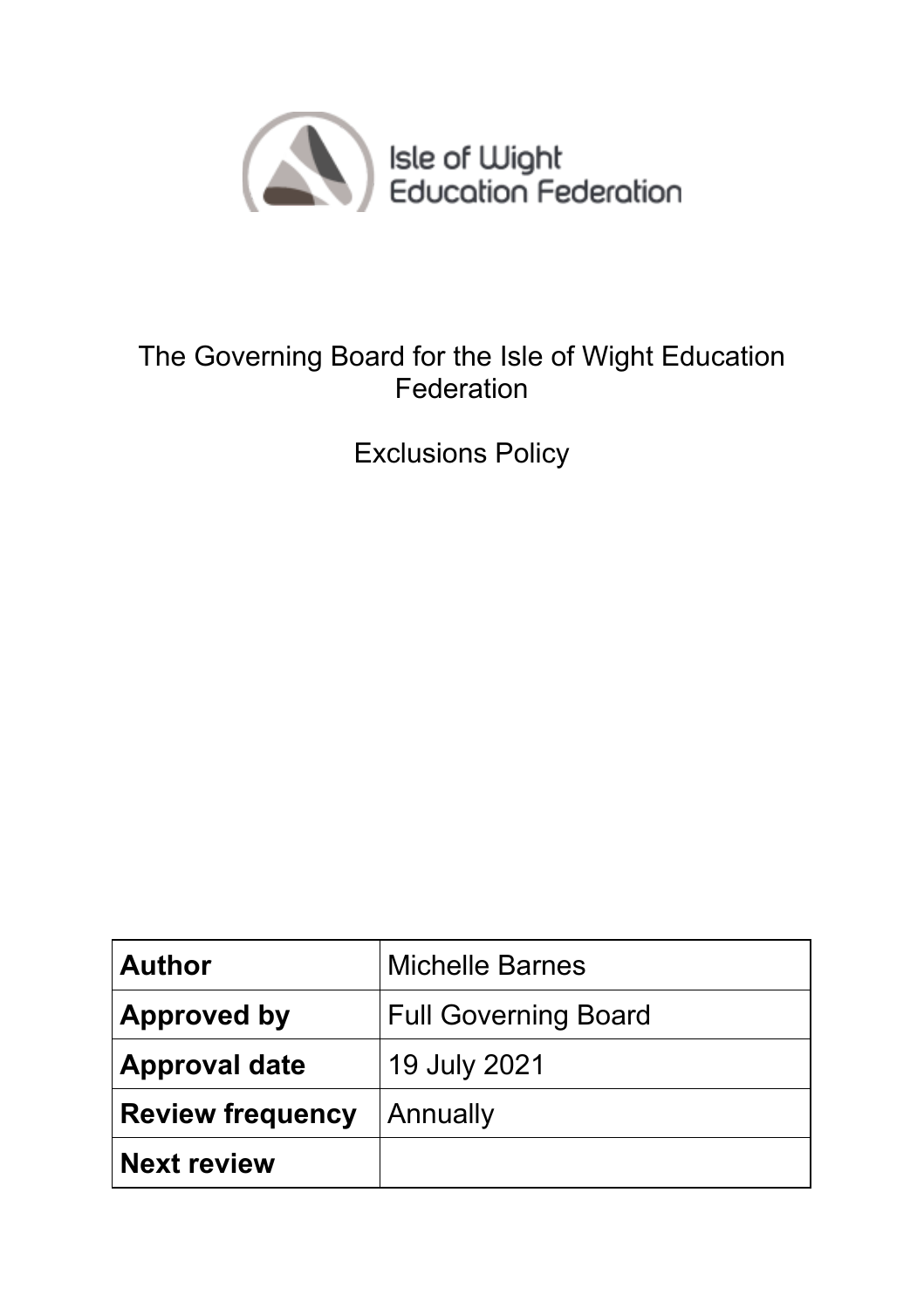# **Contents**

- 1. Aims
- 2. Legislation and statutory guidance
- 3. The decision to exclude
- 4. Definition
- 5. Roles and responsibilities
- 6. Considering the reinstatement of a pupil
- 7. An independent review
- 8. School registers
- 9. Returning from a fixed-term
- 10. Monitoring arrangements
- 11. Links with other policies
- Appendix 1: independent review panel training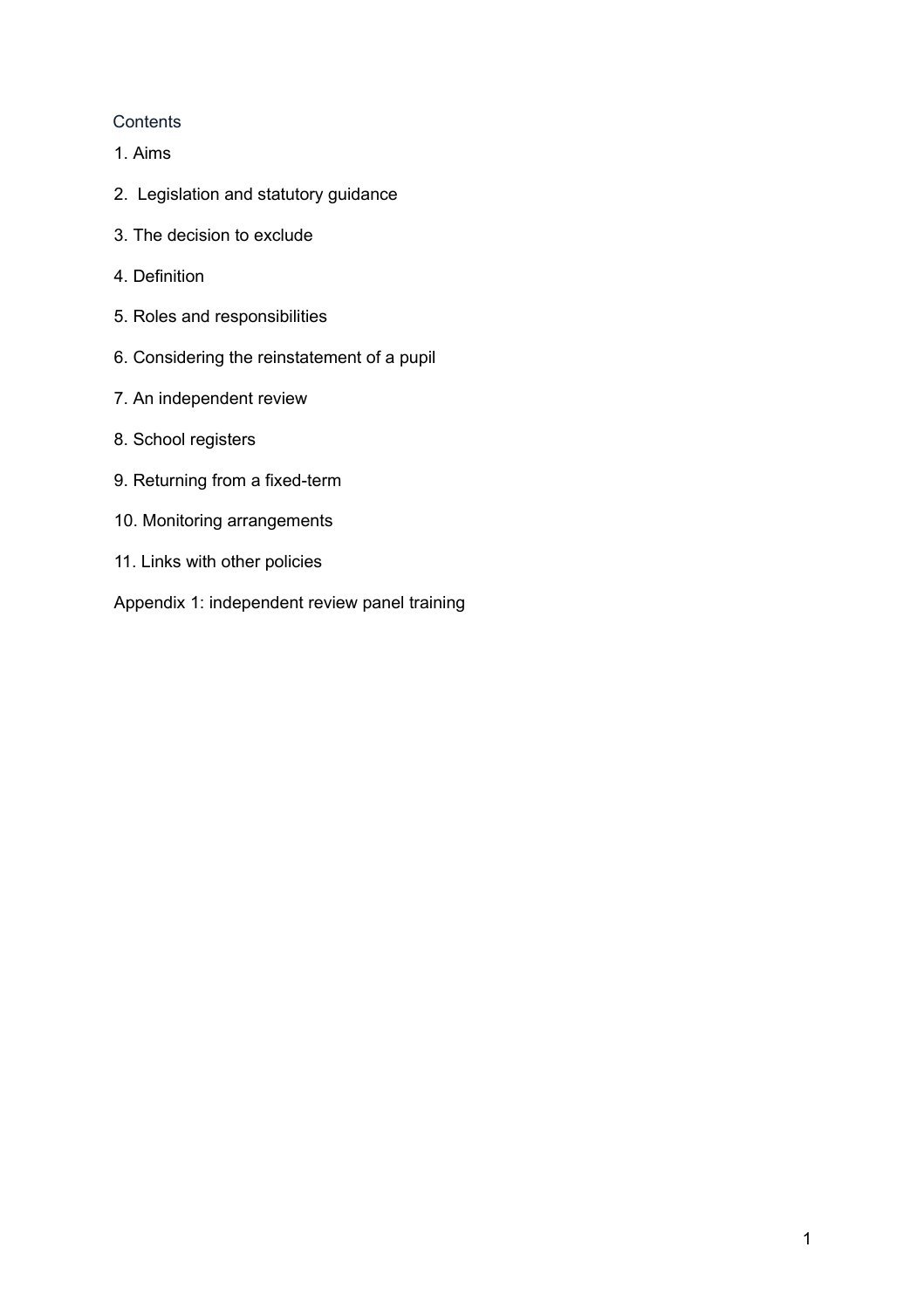# **1. Aims**

Our school aims to ensure that:

The exclusions process is applied fairly and consistently

The exclusions process is understood by governors, staff, parents and pupils

Pupils in school are safe and happy

Pupils do not become NEET (not in education, employment or training)

## 2**. Legislation and statutory guidance**

This policy is based on statutory guidance from the Department for Education: Exclusion from maintained schools, academies and pupil referral units (PRUs) in England.

It is based on the following legislation, which outline schools' powers to exclude pupils:

Section 52 of the Education Act 2002, as amended by the Education Act 2011 The School Discipline (Pupil Exclusions and Reviews) (England) Regulations 2012 Sections

64-68 of the School Standards and Framework Act 1998

In addition, the policy is based on:

Part 7, chapter 2 of the Education and Inspections Act 2006, which looks at parental responsibility for excluded pupils

Section 579 of the Education Act 1996, which defines 'school day'

The Education (Provision of Full-Time Education for Excluded Pupils) (England) Regulations 2007, as amended by The Education (Provision of Full-Time Education for Excluded Pupils) (England) (Amendment) Regulations 2014

## **3. The decision to exclude**

Only the Headteacher, or acting Headteacher, can exclude a pupil from school. A permanent exclusion will be taken as a last resort.

Our school is aware that off-rolling is unlawful. Ofsted defines off-rolling as:

"…the practice of removing a pupil from the school roll without a formal, permanent exclusion or by encouraging a parent to remove their child from the school roll, when the removal is primarily in the interests of the school rather than in the best interests of the pupil."

We are committed to following all statutory exclusions procedures to ensure that every child receives an education in a safe and caring environment.

A decision to exclude a pupil will be taken only:

In response to serious or persistent breaches of the school's behaviour policy, and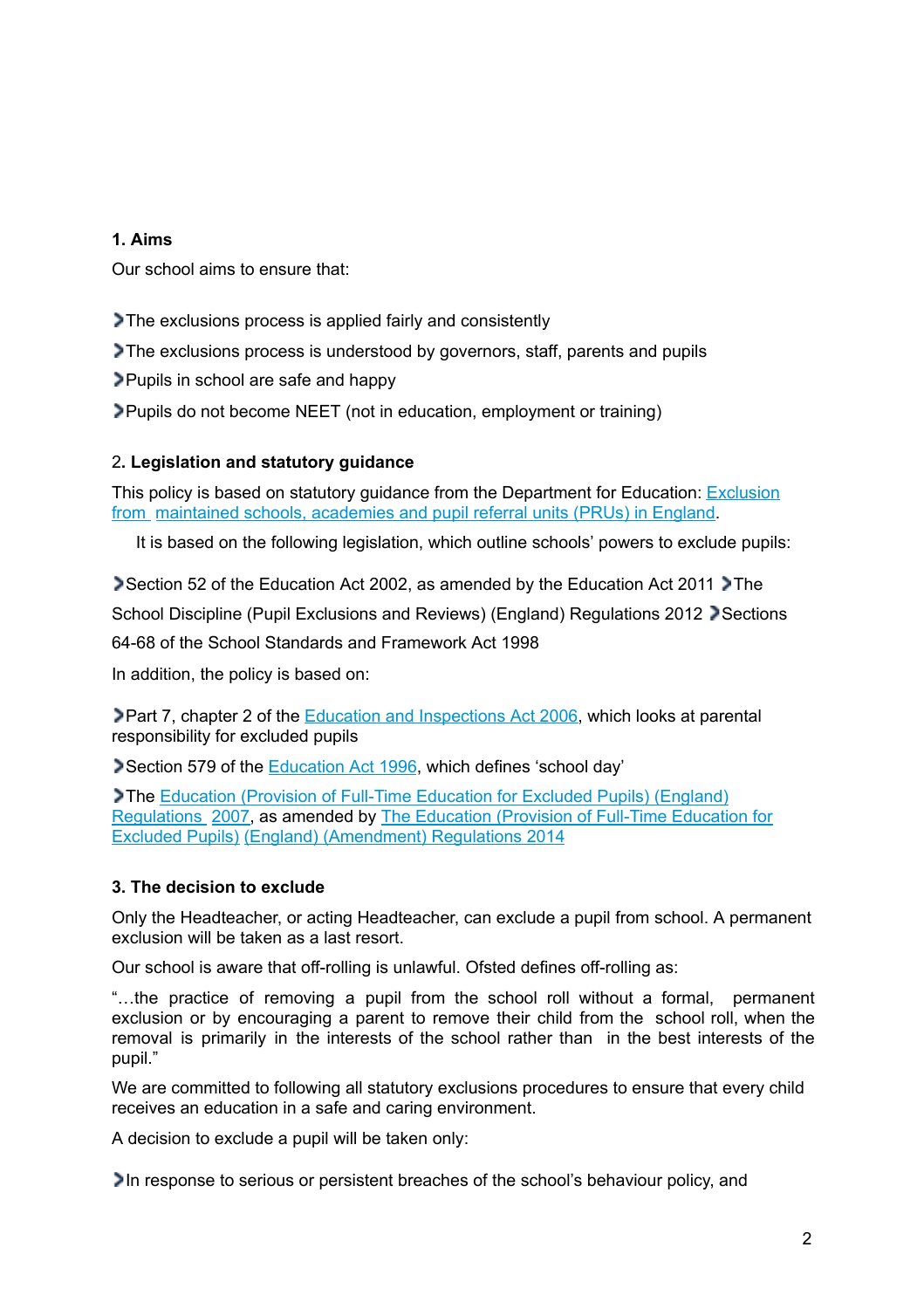If allowing the pupil to remain in school would seriously harm the education or welfare of others

Before deciding whether to exclude a pupil, either permanently or for a fixed period, the

Headteacher will:

Consider all the relevant facts and evidence, including whether the incident(s) leading to the exclusion were provoked

Allow the pupil to give their version of events

Consider if the pupil has special educational needs (SEN)

#### **4. Definition**

For the purposes of exclusions, school day is defined as any day on which there is a school session. Therefore, INSET or staff training days do not count as a school day.

#### **5. Roles and responsibilities**

#### **5.1 The Headteacher**

#### **Informing parents**

The Headteacher will immediately provide the following information, in writing, to the parents of an excluded pupil:

The reason(s) for the exclusion

The length of a fixed-term exclusion or, for a permanent exclusion, the fact that it is permanent

Information about parents' right to make representations about the exclusion to the governing board and how the pupil may be involved in this

Where there is a legal requirement for the governing board to meet to consider the reinstatement of a pupil, and that parents have a right to attend a meeting, be represented at a meeting (at their own expense) and to bring a friend

The Headteacher will also notify parents by the end of the afternoon session on the day their child is excluded that for the first 5 school days of an exclusion, or until the start date of any alternative provision where this is earlier, parents are legally required to ensure that their child is not present in a public place during school hours without a good reason. Parents may be given a fixed penalty notice or prosecuted if they fail to do this.

If alternative provision is being arranged, the following information will be included when notifying parents of an exclusion:

The start date for any provision of full-time education that has been arranged

The start and finish times of any such provision, including the times for morning and afternoon sessions, where relevant

The address at which the provision will take place

Any information required by the pupil to identify the person they should report to on the first day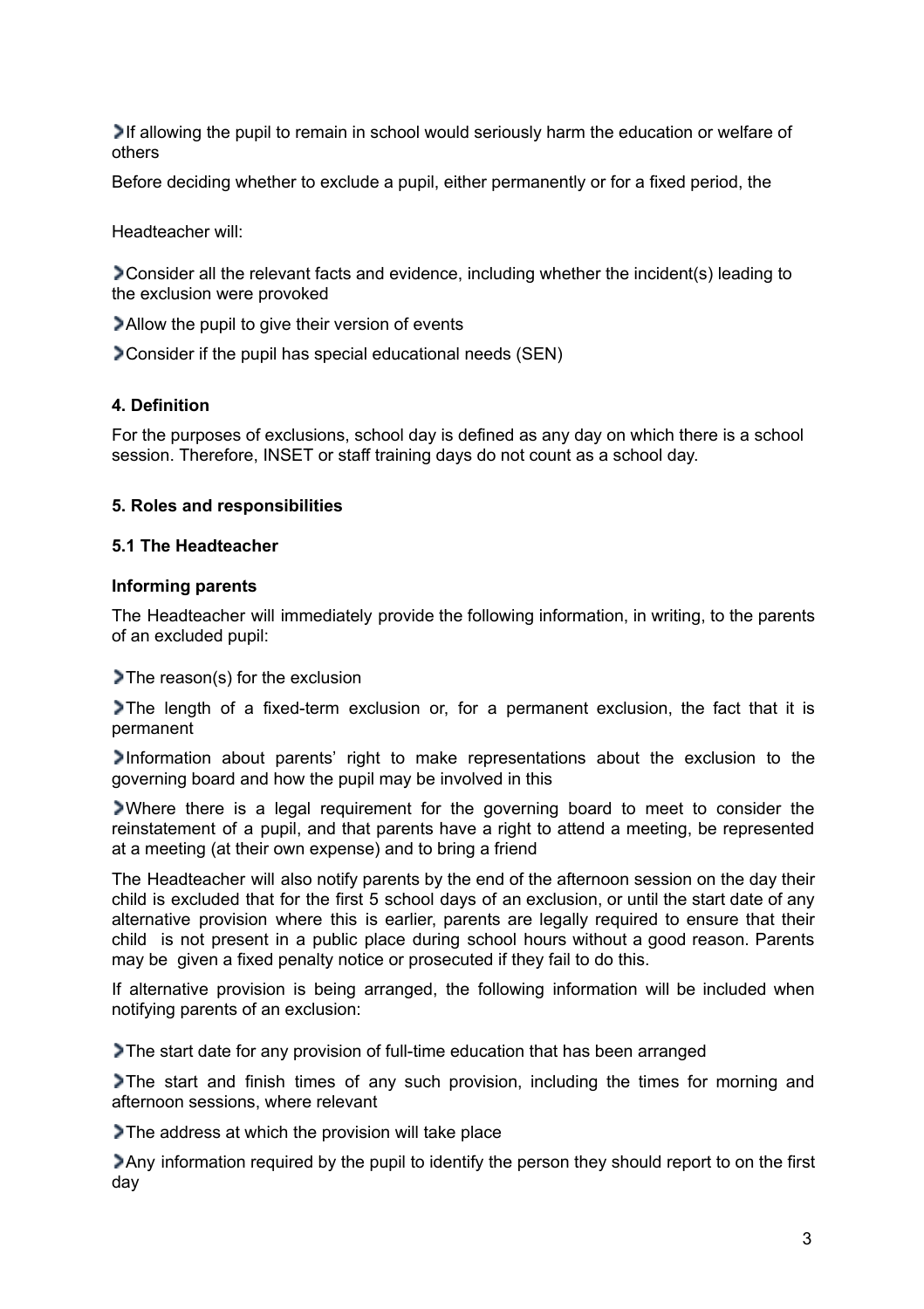Where this information on alternative provision is not reasonably ascertainable by the end of the afternoon session, it may be provided in a subsequent notice, but it will be provided no later than 48 hours before the provision is due to start. The only exception to this is where

alternative provision is to be provided before the sixth day of an exclusion, in which case the information can be provided with less than 48 hours' notice with parents' consent.

Informing the governing board and local authority

The Headteacher will immediately notify the governing board and the local authority (LA) of:

A permanent exclusion, including when a fixed-period exclusion is made permanent

Exclusions which would result in the pupil being excluded for more than 5 school days (or more than 10 lunchtimes) in a term

Exclusions which would result in the pupil missing a public examination

For a permanent exclusion, if the pupil lives outside the LA in which the school is located, the Headteacher will also immediately inform the pupil's 'home authority' of the exclusion and the reason(s) for it without delay.

For all other exclusions, the Headteacher will notify the Governing Board and LA once a term.

## **5.2 The Governing Board**

Responsibilities regarding exclusions is delegated to a panel comprising members of the Governing Board or external governors under the Isle of Wight Collaboration Agreement, herein after called "The panel" consisting of at least 3 governors.

The panel has a duty to consider the reinstatement of an excluded pupil (see section 6).

The governing board has a duty to consider the reinstatement of an excluded pupil (see section 6)

Within 14 days of receipt of a request, the governing board will provide the secretary of state and the LA with information about any exclusions in the last 12 months.

For a fixed-period exclusion of more than 5 school days, the governing board will arrange suitable full-time education for the pupil. This provision will begin no later than the sixth day of the exclusion.

Provision does not have to be arranged for pupils in the final year of compulsory education who do not have any further public examinations to sit.

## **5.3 The LA**

For permanent exclusions, the LA is responsible for arranging suitable full-time education to begin no later than the sixth day of the exclusion.

## **6. Considering the reinstatement of a pupil**

The panel will consider the reinstatement of an excluded pupil within 15 school days of receiving the notice of the exclusion if:

The exclusion is permanent

It is a fixed-term exclusion which would bring the pupil's total number of school days of exclusion to more than 15 in a term

It would result in a pupil missing a public examination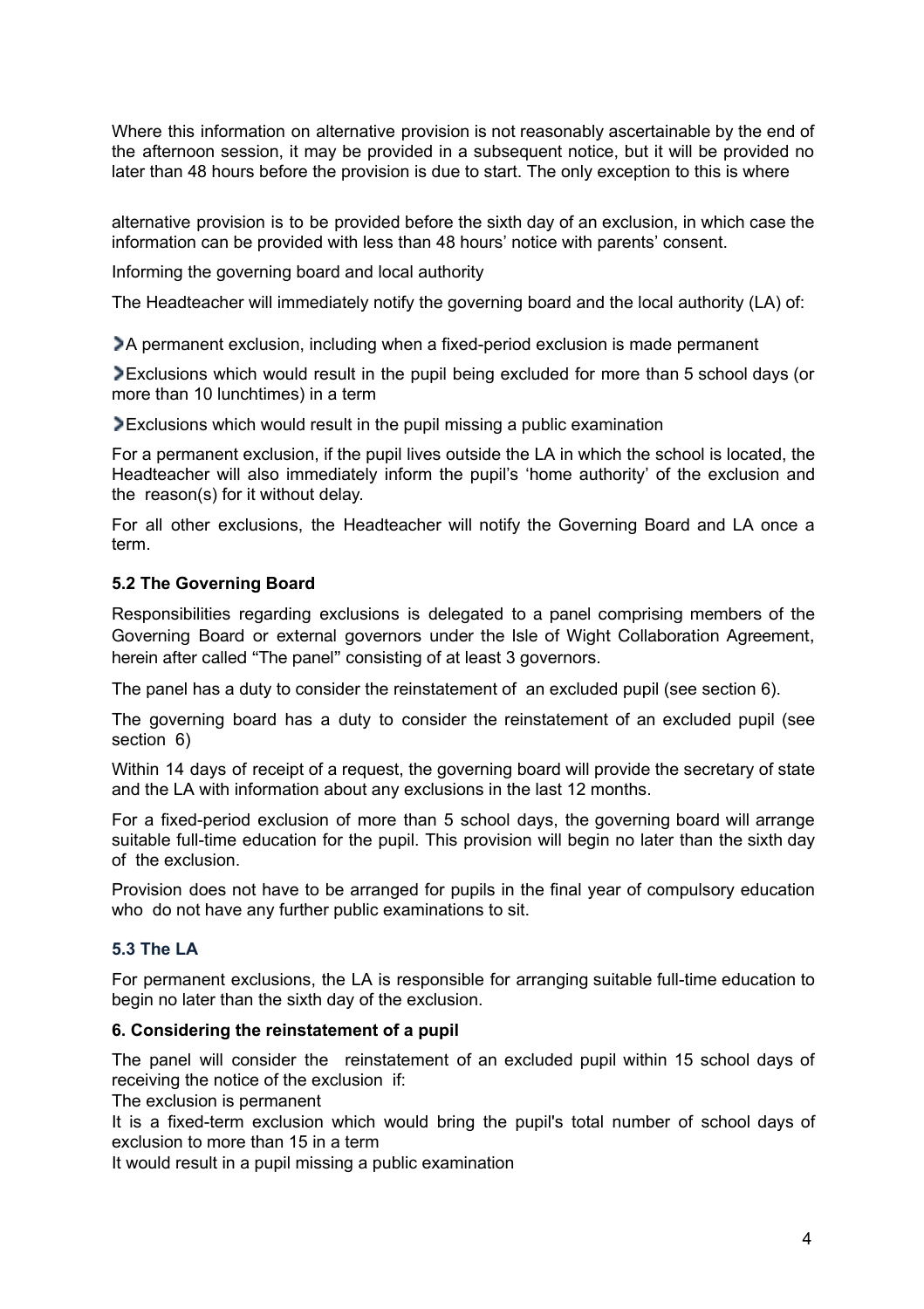If requested to do so by parents, the panel will consider the reinstatement of an excluded pupil within 50 school days of receiving notice of the exclusion if the pupil would be excluded from school for more than 5 school days, but less than 15, in a single term.

Where an exclusion would result in a pupil missing a public examination, the panel will consider the reinstatement of the pupil before the date of the examination. If this is not practicable, the chair of the governing board (or the vice-chair where the chair is unable to make this consideration) will consider the exclusion independently and decide whether or not to reinstate the pupil.

The Panel can either:

Decline to reinstate the pupil, or

Direct the reinstatement of the pupil immediately, or on a particular date

In reaching a decision, the panel will consider whether the exclusion was lawful, reasonable and procedurally fair and whether the Headteacher followed their legal duties. They will decide whether or not a fact is true 'on the balance of probabilities', which differs from the criminal standard of 'beyond reasonable doubt', as well as any evidence that was presented in relation to the decision to exclude.

Minutes will be taken of the meeting, and a record of evidence considered kept. The outcome will also be recorded on the pupil's educational record.

The panel will notify, in writing, the Headteacher, parents and the LA of its decision, along with reasons for its decision, without delay.

Where an exclusion is permanent, the panel's decision will also include the following:

# The fact that it is permanent

Notice of parents' right to ask for the decision to be reviewed by an independent review panel, and:

- The date by which an application for an independent review must be made
- The name and address to whom an application for a review should be submitted
- That any application should set out the grounds on which it is being made and that, where appropriate, reference to how the pupil's SEN are considered to be relevant to the exclusion
- That, regardless of whether the excluded pupil has recognised SEN, parents have a right to require the LA to appoint an SEN expert to attend the review
- Details of the role of the SEN expert and that there would be no cost to parents for this appointment
- That parents must make clear if they wish for an SEN expert to be appointed in any application for a review
- That parents may, at their own expense, appoint someone to make written and/or oral representations to the panel, and parents may also bring a friend to the review

That if parents believe that the exclusion has occurred as a result of discrimination, they may make a claim under the Equality Act 2010 to the first-tier tribunal (special educational needs and disability), in the case of disability discrimination, or the county court, in the case of other forms of discrimination. A claim of discrimination made under these routes should be lodged within 6 months of the date on which the discrimination is alleged to have taken place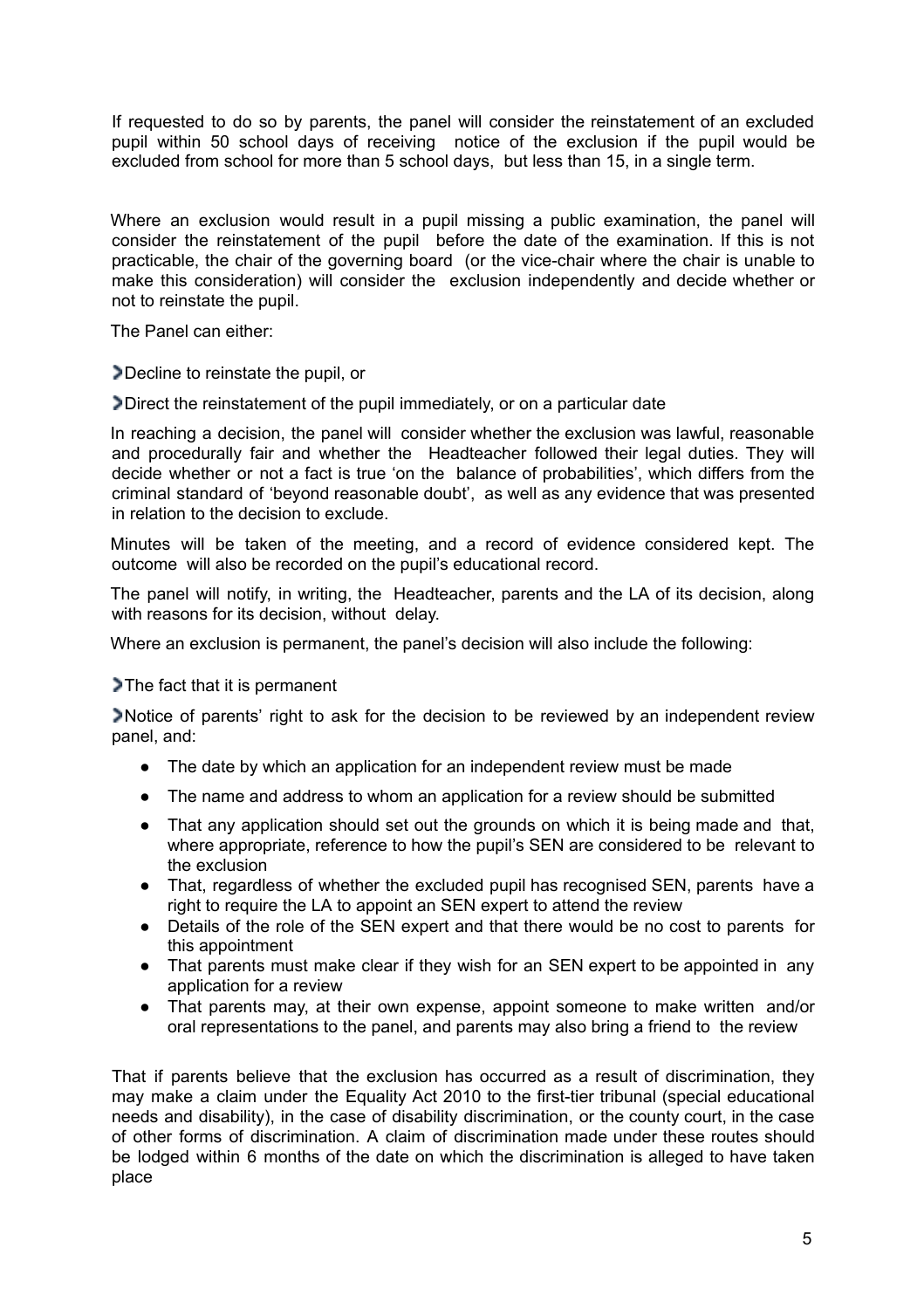## **7. An independent review**

If parents apply for an independent review, the LA will arrange for an independent panel to review the decision of the governing board not to reinstate a permanently excluded pupil.

Applications for an independent review must be made within 15 school days of notice being given to the parents by the panel of its decision to not reinstate a pupil.

A panel of 3 or 5 members will be constituted with representatives from each of the categories below. Where a 5-member panel is constituted, 2 members will come from the school governors category and 2 members will come from the Headteacher category.

A lay member to chair the panel who has not worked in any school in a paid capacity, disregarding any experience as a school governor or volunteer

School governors who have served as a governor for at least 12 consecutive months in the last 5 years, provided they have not been teachers or Headteachers during this time

Headteachers or individuals who have been a Headteacher within the last 5 years

A person may not serve as a member of a review panel if they:

Are a member of the LA or governing board of the excluding school

Are the Headteacher of the excluding school, or have held this position in the last 5 years

Are an employee of the LA or the governing board, of the excluding school (unless they are employed as a Headteacher at another school)

Have, or at any time have had, any connection with the LA school, governing board, parents or pupil, or the incident leading to the exclusion, which might reasonably be taken to raise doubts about their impartially

Have not had the required training within the last 2 years (see appendix 1 for what training must cover)

A clerk will be appointed to the panel.

The independent panel will decide one of the following:

Uphold the governing board's decision

Recommend that the governing board reconsiders reinstatement

Quash the governing board's decision and direct that they reconsider reinstatement (only when the decision is judged to be flawed)

The panel's decision can be decided by a majority vote. In the case of a tied decision, the chair has the casting vote.

## **8. School registers**

A pupil's name will be removed from the school admissions register if:

15 school days have passed since the parents were notified of the exclusion panel's decision to not reinstate the pupil and no application has been made for an independent review panel, or

The parents have stated in writing that they will not be applying for an independent review panel

Where an application for an independent review has been made, the governing board will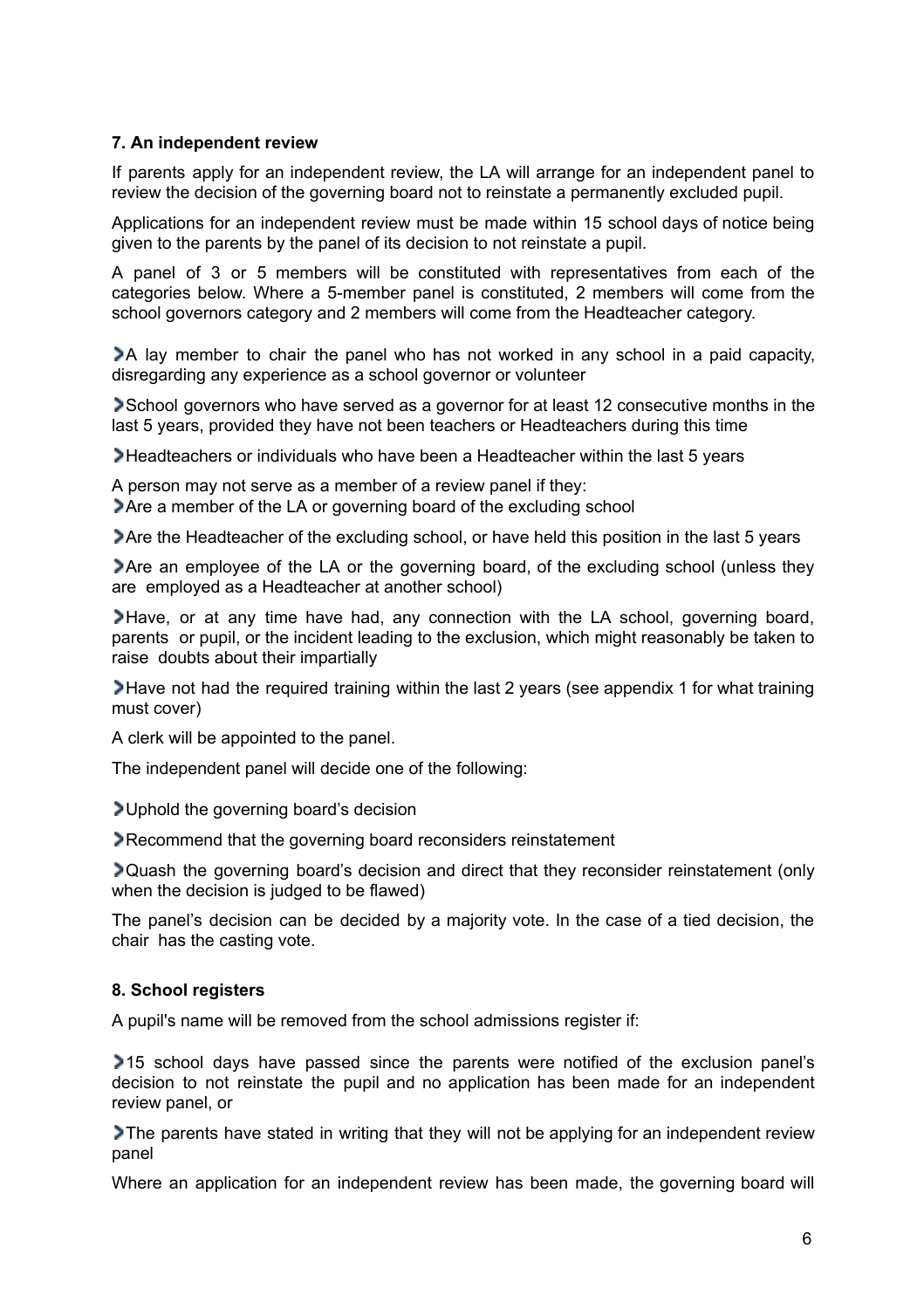wait until that review has concluded before removing a pupil's name from the register.

Where alternative provision has been made for an excluded pupil and they attend it, code B (education off-site) or code D (dual registration) will be used on the attendance register.

Where excluded pupils are not attending alternative provision, code E (absent) will be used.

## **9. Returning from a fixed-term exclusion**

Following a fixed-term exclusion, a re-integration meeting will be held involving the pupil, parents, a member of senior staff and other staff, where appropriate.

The following measures may be implemented when a pupil returns from a fixed-term exclusion:

Agreeing a behaviour contract

Putting a pupil 'on report'

Internal isolation

#### **10. Monitoring arrangements**

Michelle Barnes and Michael Peake monitor the number of exclusions every term and reports back to the Headteacher/governors. They also liaise with the local authority to ensure suitable full-time education for excluded pupils.

This policy will be reviewed by Michelle Barnes and Michael Peake every year. At every review, the policy will be shared with the governing board.

#### **11. Links with other policies**

This exclusions policy is linked to our

● IWEF Positive Behaviour and Discipline policy